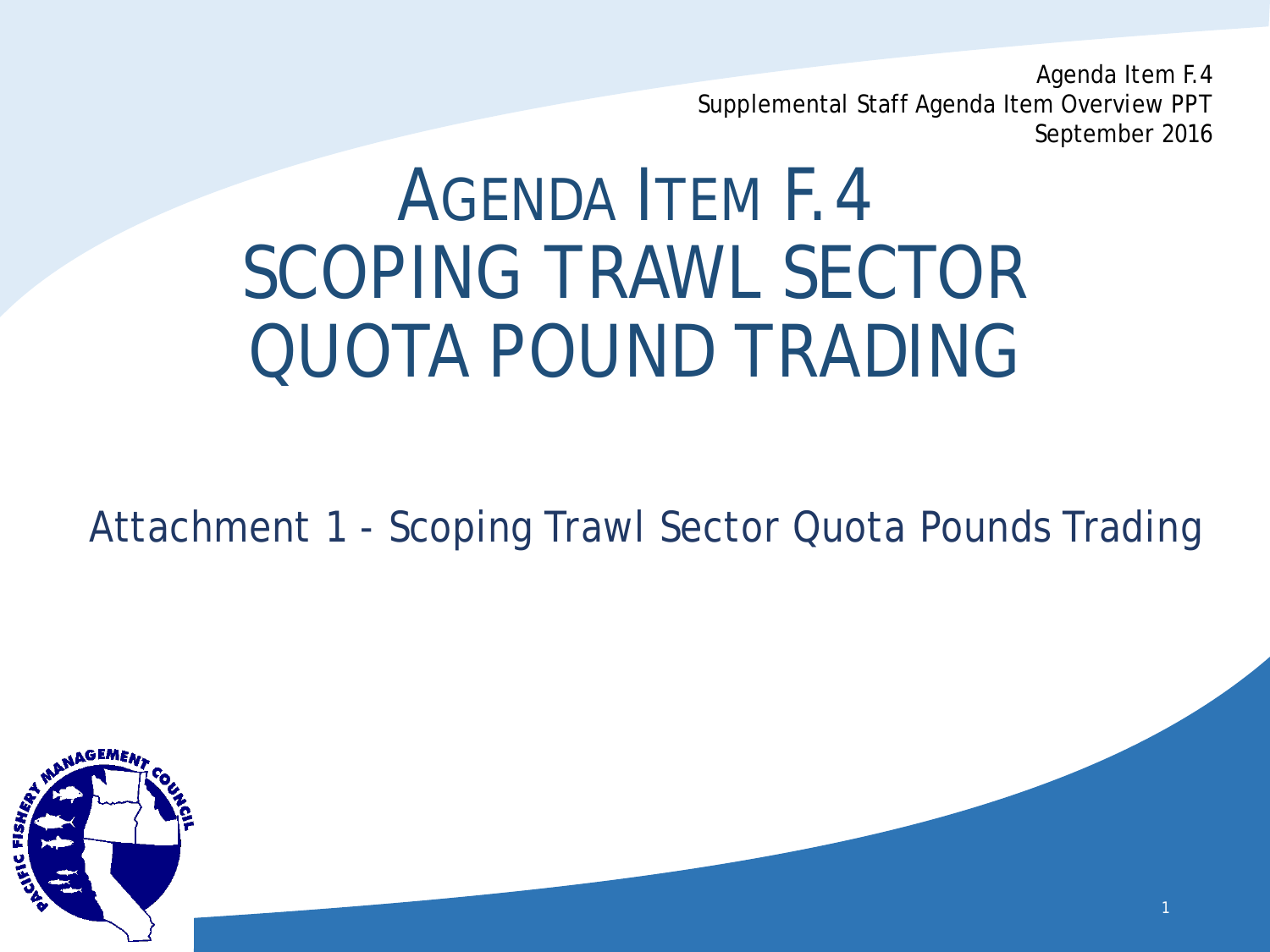### Previous Omnibus Topics

*65.Trawl IFQ & MS – Allow Between Sector Transfer of Rockfish QP from IFQ to MS*

• This measure would allow participants in the MS sector **access to quota pounds (QP) in their shorebased IFQ accounts** for four rockfish species (canary, darkblotched, widow and POP).

*71.Trawl – Allow Between Sector Transfers of Unneeded Overfished Species*

• This measure would be specific to the within trawl use of choke species and **is not intended to include** discussion or promote changes to any of the existing allocations.

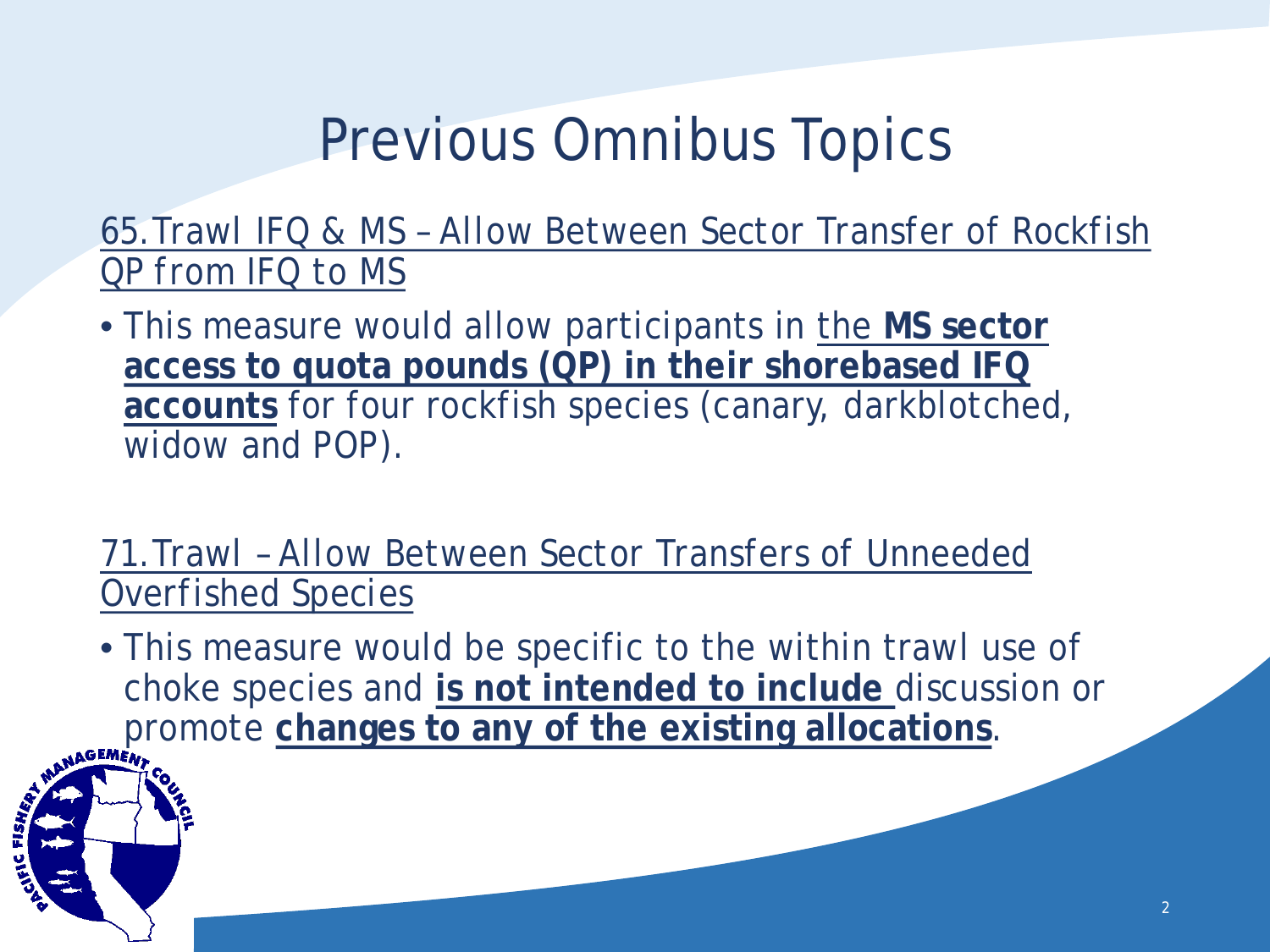#### Draft Purpose and Need

- **The need:** to allow individual fishermen and co-ops to acquire additional quota for some species to continue fishing for target species.
- **The purpose:** to increase the attainment of target species by allowing the transfer of excess quota across sectors in order to better achieve optimum yield.

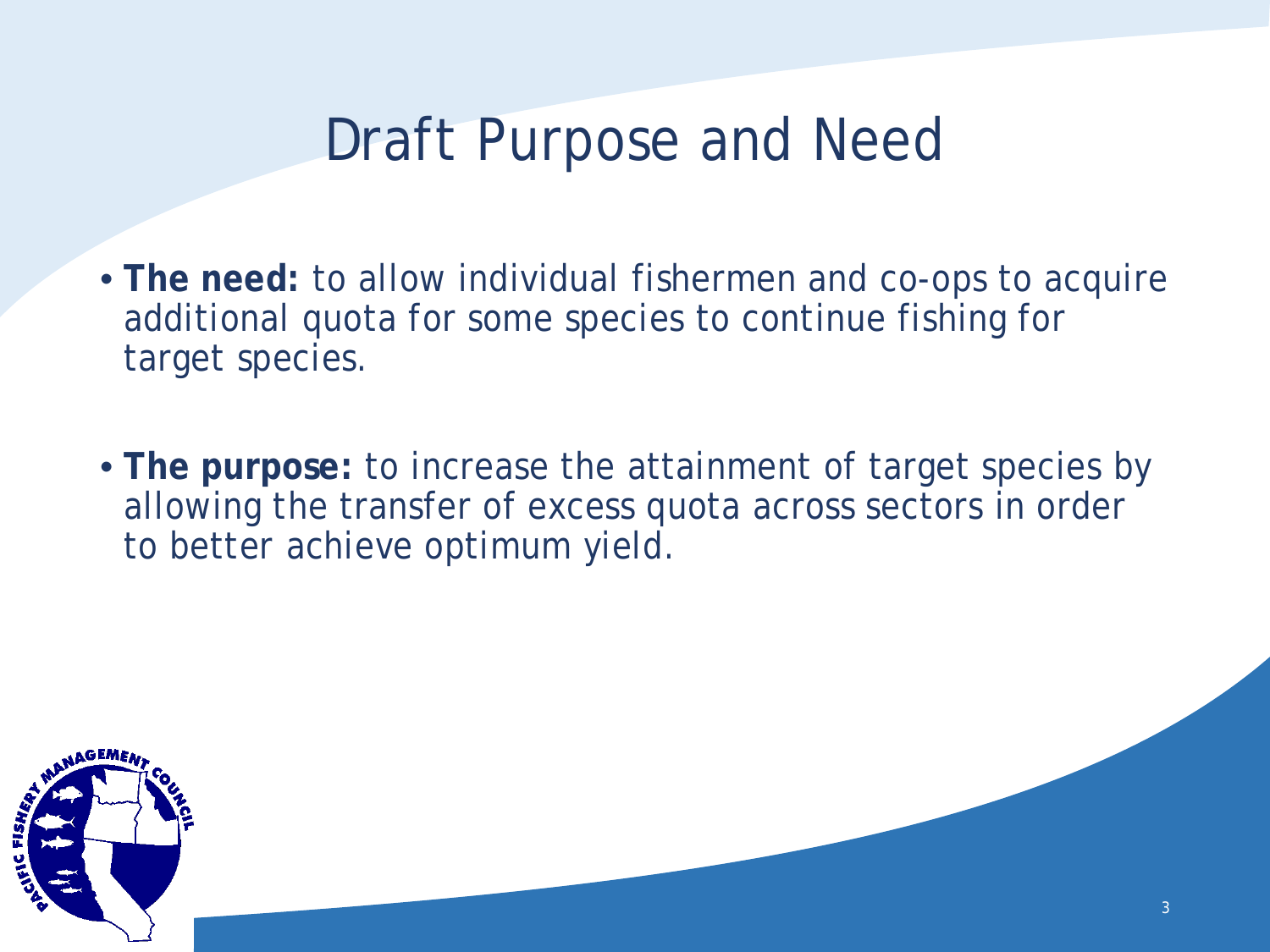#### How Fish is Allocated

- Quota Pounds for delivery shoreside are annually provided to the current owners of that QS according to the QS percentage they hold.
- MS sector, annually issued quota does not go to individuals but rather to co-ops in proportion to the amount of catch history associated with the permits that have.
- For the CP sector there is no allocation or catch history assignments that are associated with individual permits, all CP permits join a single co-op and the entire allocation is given to the CP co-op.

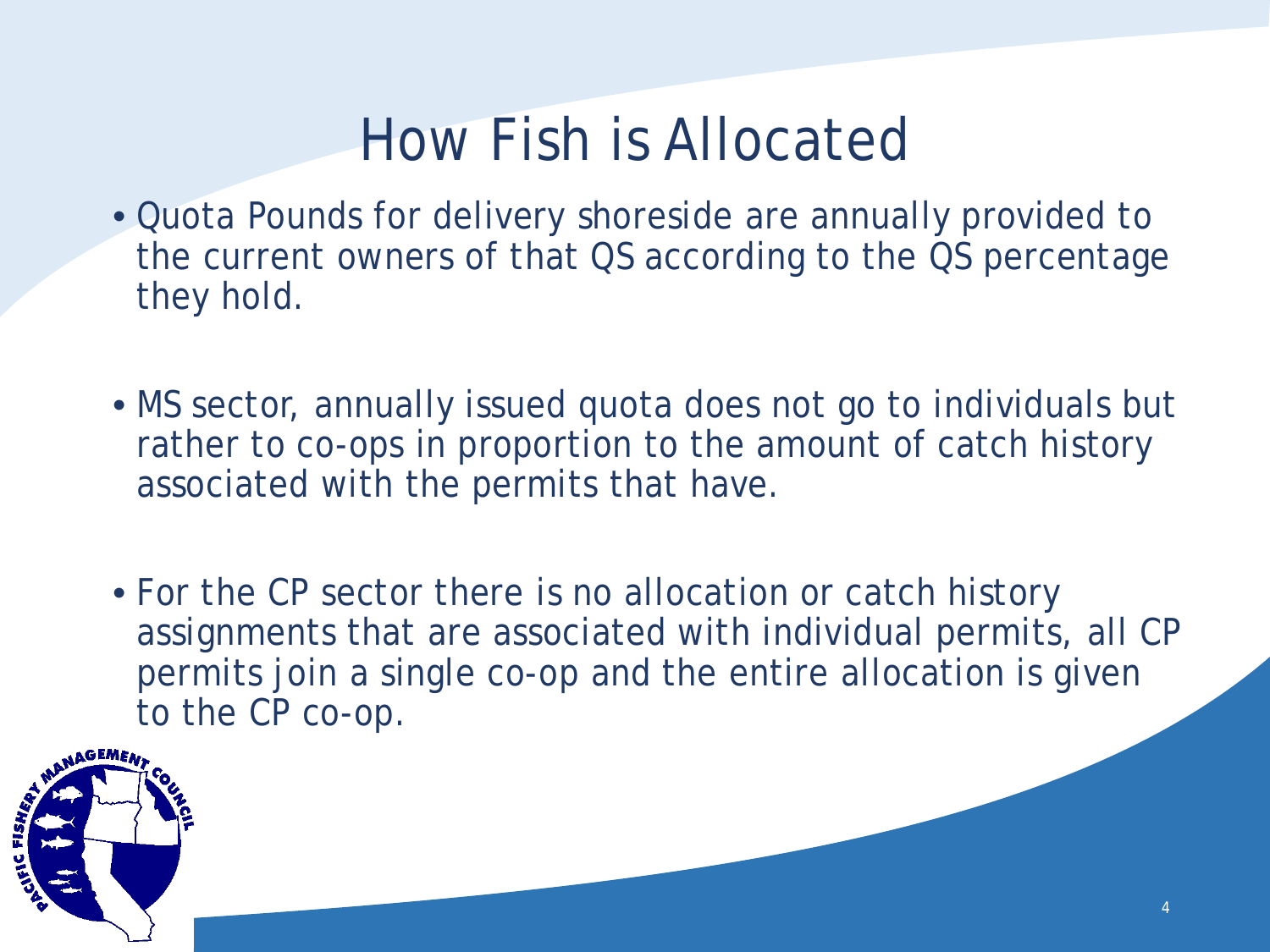# Challenges to Transfer Quota

- Those operating in the shoreside fishery would **only have one buyer/seller to deal with in each of the at-sea sectors** (i.e. the only buyers/sellers of quota would be the MS co-op and the CP co-op.
- In the MS and CP sector, **only four QP species** (canary rockfish, darkblotched rockfish, Pacific ocean perch, and widow rockfish) **are formally allocated to MS and CP cooperatives, this limits the number of transferable species**.

• Vessel limits remain; if a vessel exceeds its limit, a quota transfer would not solve their issue

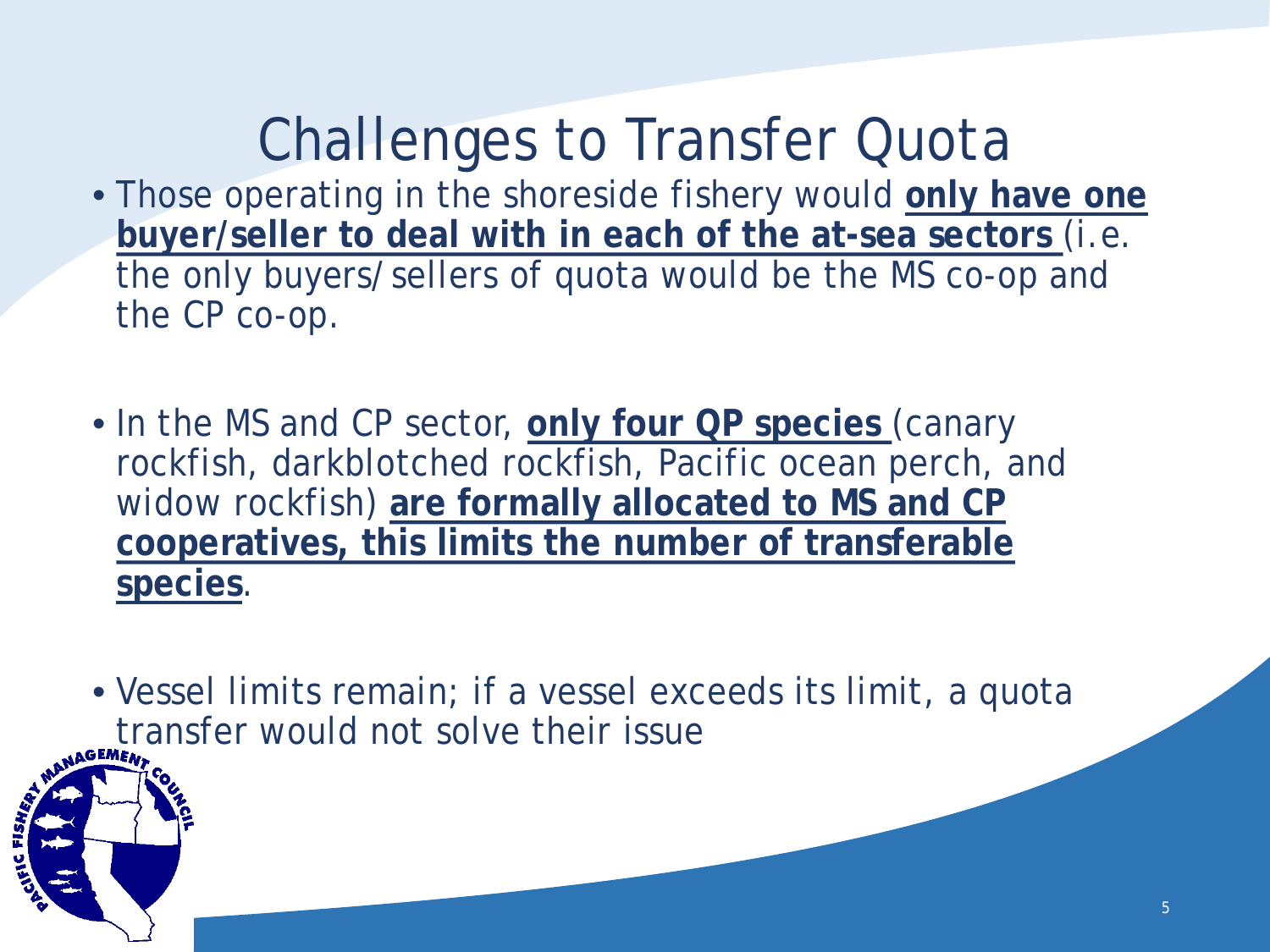#### Potential Option 1

**Option 1. Allow transfer of quota pounds across LE trawl sectors**

This option would allow shorebased QP holders to transfer their non-whiting quota pounds to any MS or CP co-op and allow MS and CP co-ops to transfer their non-whiting quota in the form of QP to accounts in the shorebased IFQ system.

|                                | <b>Shorebased Sector</b>                                                                | <b>MS Sector</b> | <b>CP</b> Sector |  |
|--------------------------------|-----------------------------------------------------------------------------------------|------------------|------------------|--|
| <b>Option 1</b><br>(Individual | (For canary, DB, POP, Widow only – transfer from Shorebased to MS or CP and vice versa) |                  |                  |  |
| IFQ<br>Transfers)              | (For canary, DB, POP, Widow only - transfer from MS to CP and vice versa)               |                  |                  |  |

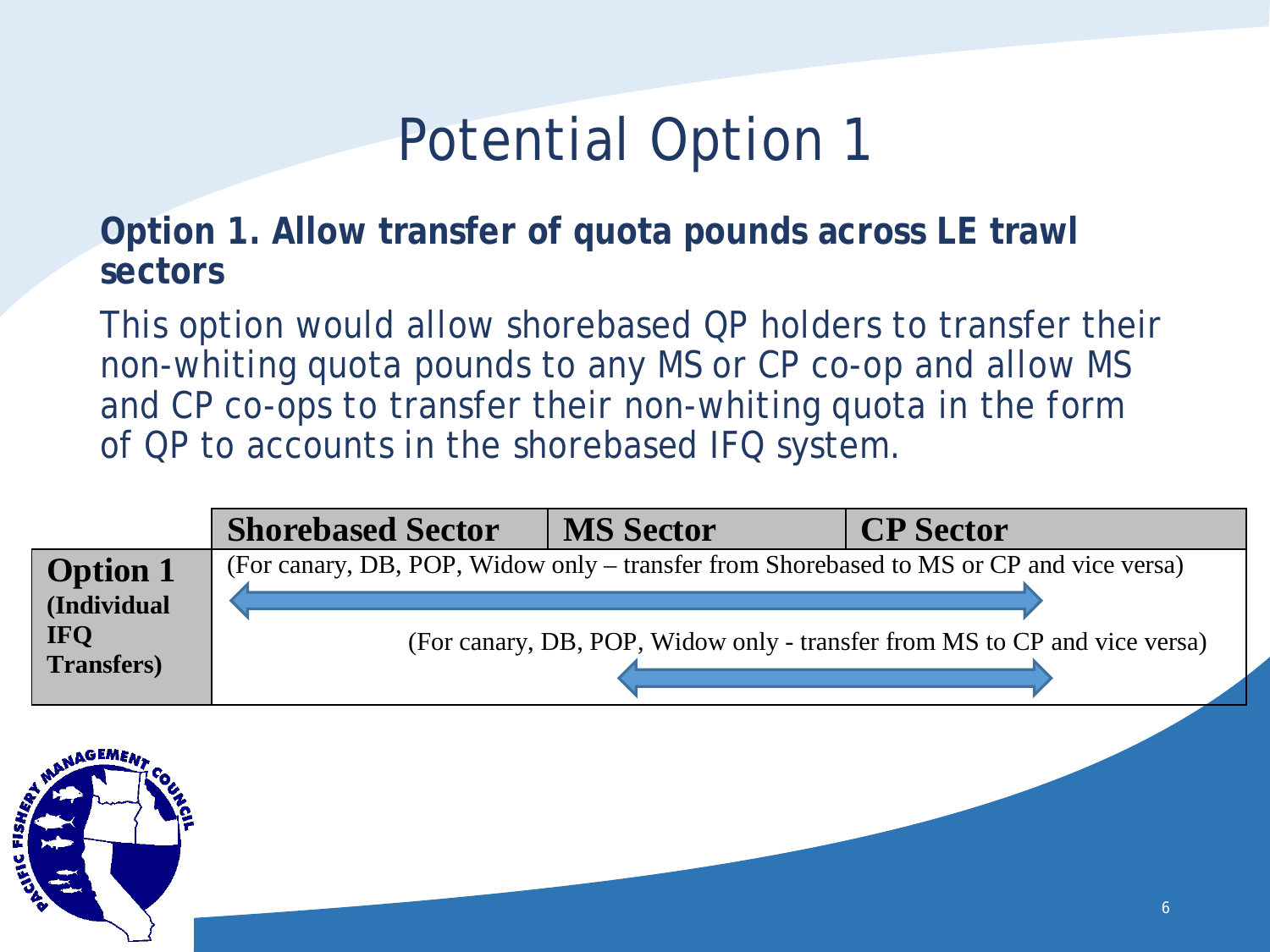### Considerations for Option 1

Pro: Transfers could be done quickly, allow fish to be purchased and be made almost immediately available for use in another sector

#### Issues:

- Only four species can be transferred between sectors,
- May need to convert MS & CP species to quota pounds so it can be transferred;
- Choke species in Shorebased sector cannot be transferred from at-sea whiting sectors.

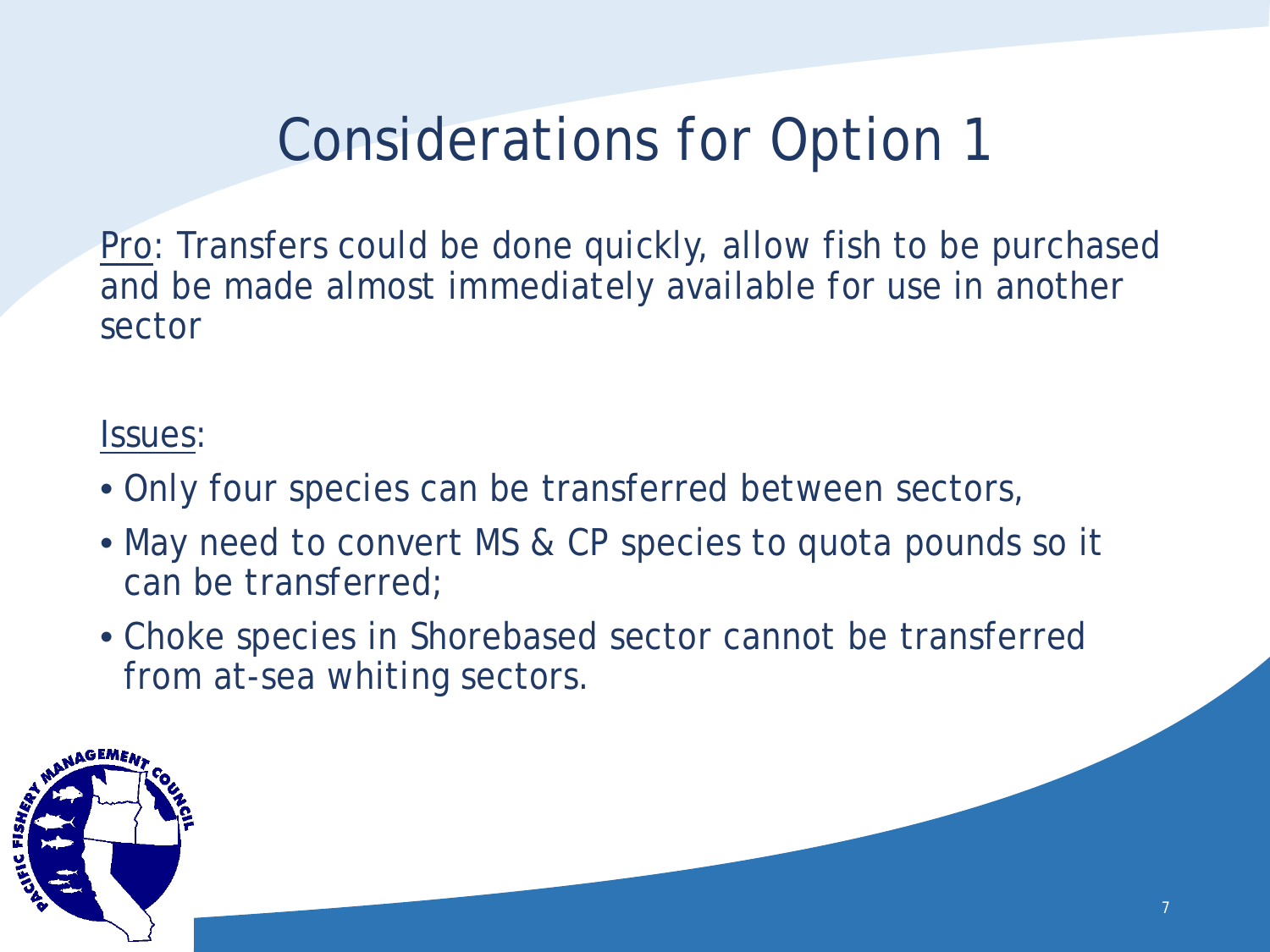#### Potential Option 2

**Option 2. Move quota at a higher level via Council action and rebalance score card in-season** 

This option would provide the Council the ability to move species allocations to another sector in-season similar to a scorecard adjustment.

|                                                                    | <b>Shorebased Sector</b>                                                                                                                                         | <b>MS Sector</b> | <b>CP</b> Sector |
|--------------------------------------------------------------------|------------------------------------------------------------------------------------------------------------------------------------------------------------------|------------------|------------------|
| <b>Option 2</b><br>(Council<br><b>Scorecard</b><br><b>Transfer</b> | (For canary, DB, POP, Widow only - transfer from MS/CP to Shorebased via scorecard)<br>(For canary, DB, POP, Widow only - transfer from MS to CP and vice versa) |                  |                  |

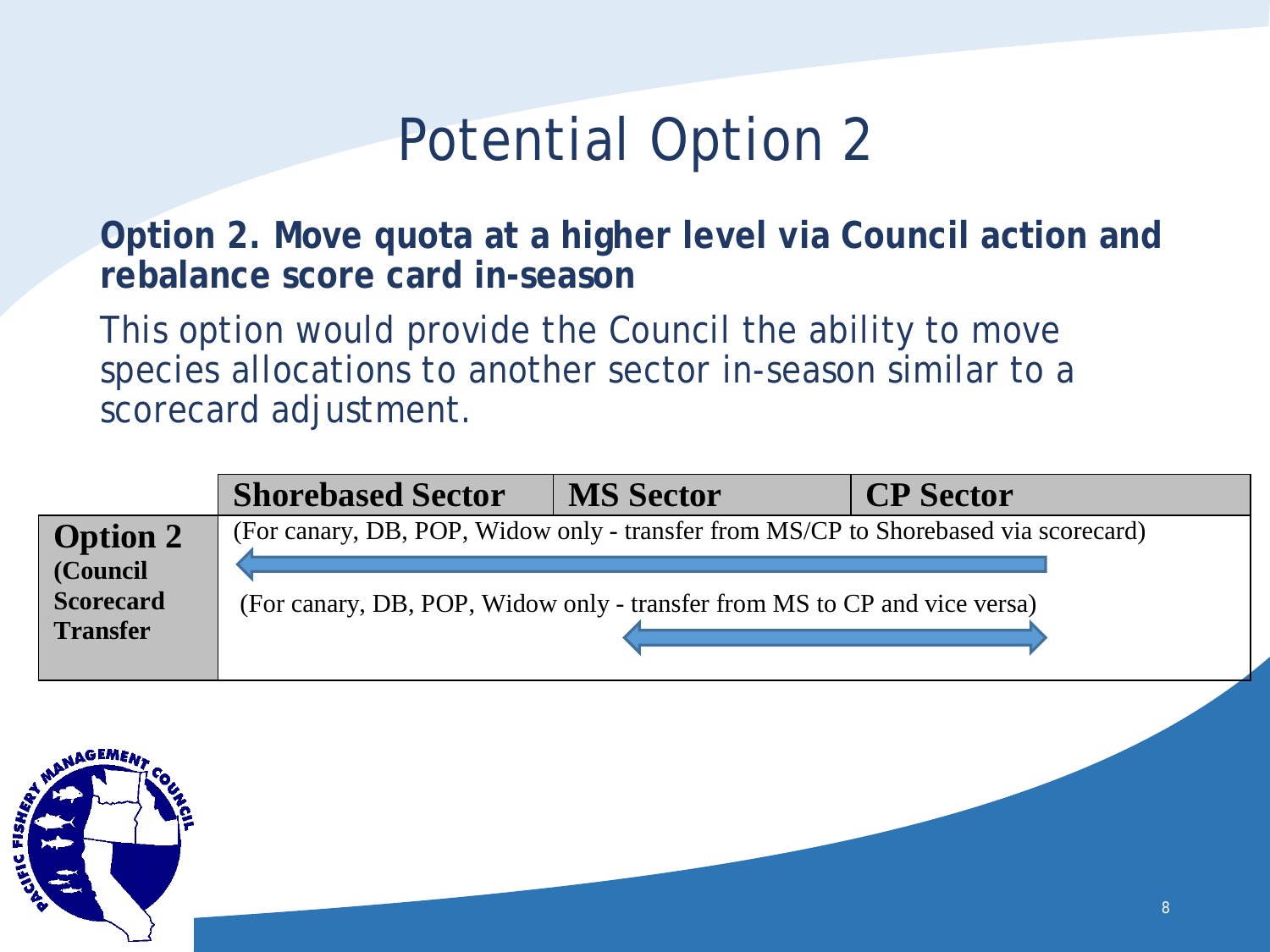# Considerations for Option 2

Pro: Allows transfer of four species of fish to meet changing needs in the trawl sectors.

Issues:

- Lacks ability to transfer from shorebased sector to MS or CP;
- Current data trends may not hold or catch rates may not continue as expected;
- Less expedient than Option 1;
- May need triggers for clear need and industry willingness to rebalance;
- Timing of Council action;
- Possible transfer caps